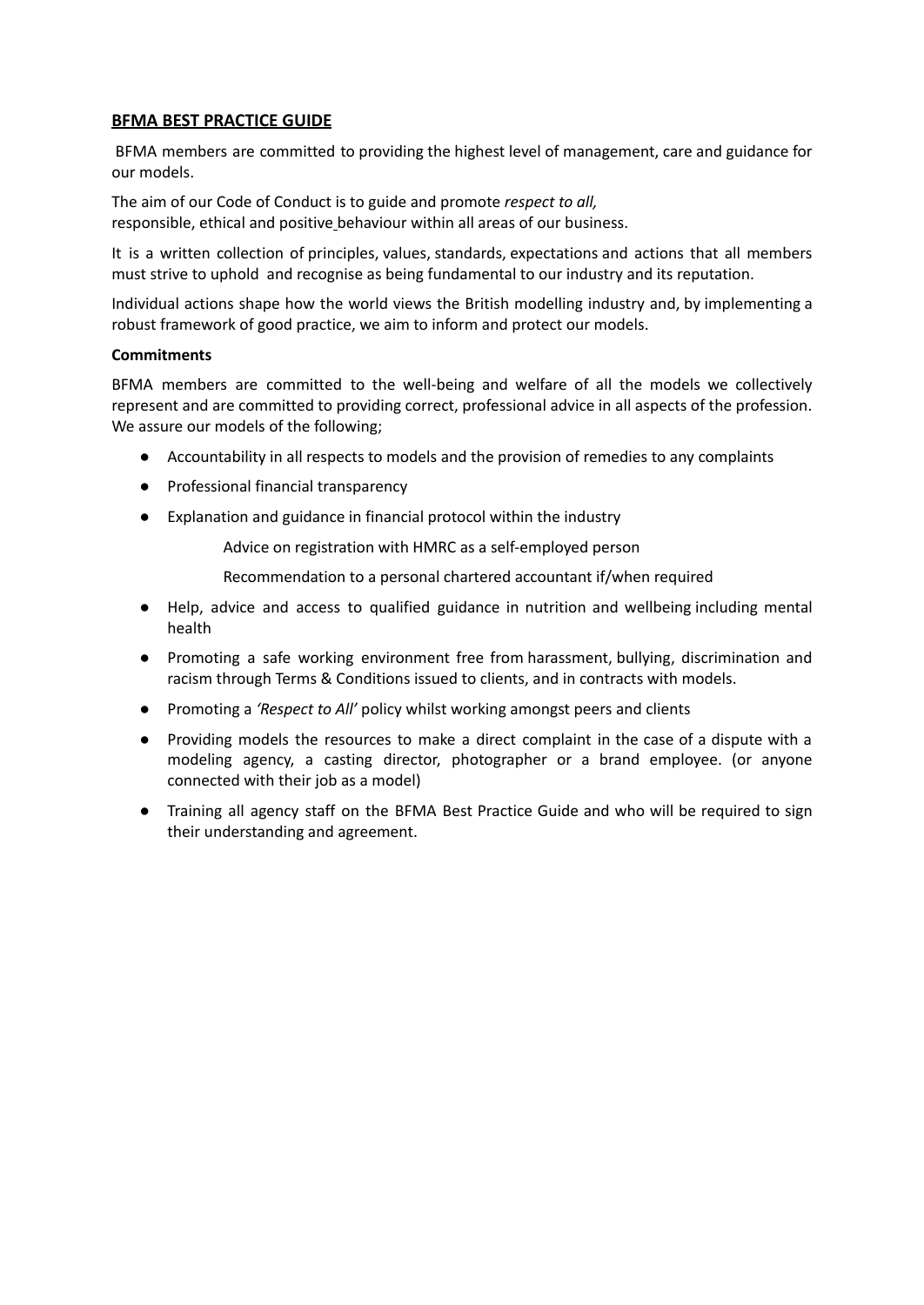## **HEALTH**

#### **Nutrition, wellbeing and maintaining a healthy lifestyle**

Advice in these areas should always be sought from a professional. Our preferred route is via the Be Well Collective, a not-for-profit organisation which is financially supported by and affiliated to the BFMA. <https://www.bewellcollective.co.uk/>. The organisation is run by a qualified nutritionist and all their advisors are qualified in their respective fields. See below

Members must promote healthy eating and are encouraged to attend Be Well Collective workshops particularly those related to wellbeing, eating disorders and mental health.

Members understand that models are uniquely individual and will not ask their contracted models to reach or maintain measurements that are not realistic or achievable for their shape or frame

#### **Measurements**

If members need physically to measure a model, boy or girl, they agree to do so with privacy, discretion and respect.

We believe it is inappropriate to measure any young person under the age 18 except for their height.

It is unacceptable to take, send or receive body, bikini or lingerie digitals of any young person under the age of 18. Members will actively discourage third parties from submitting similar imagery.

Foreign agencies should consult with models' UK mother agents before any measurements are taken.

https://www.bewellcollective.co.uk/lwbw-series/category/Eating%20Disorders https://www.bewellcollective.co.uk/helplines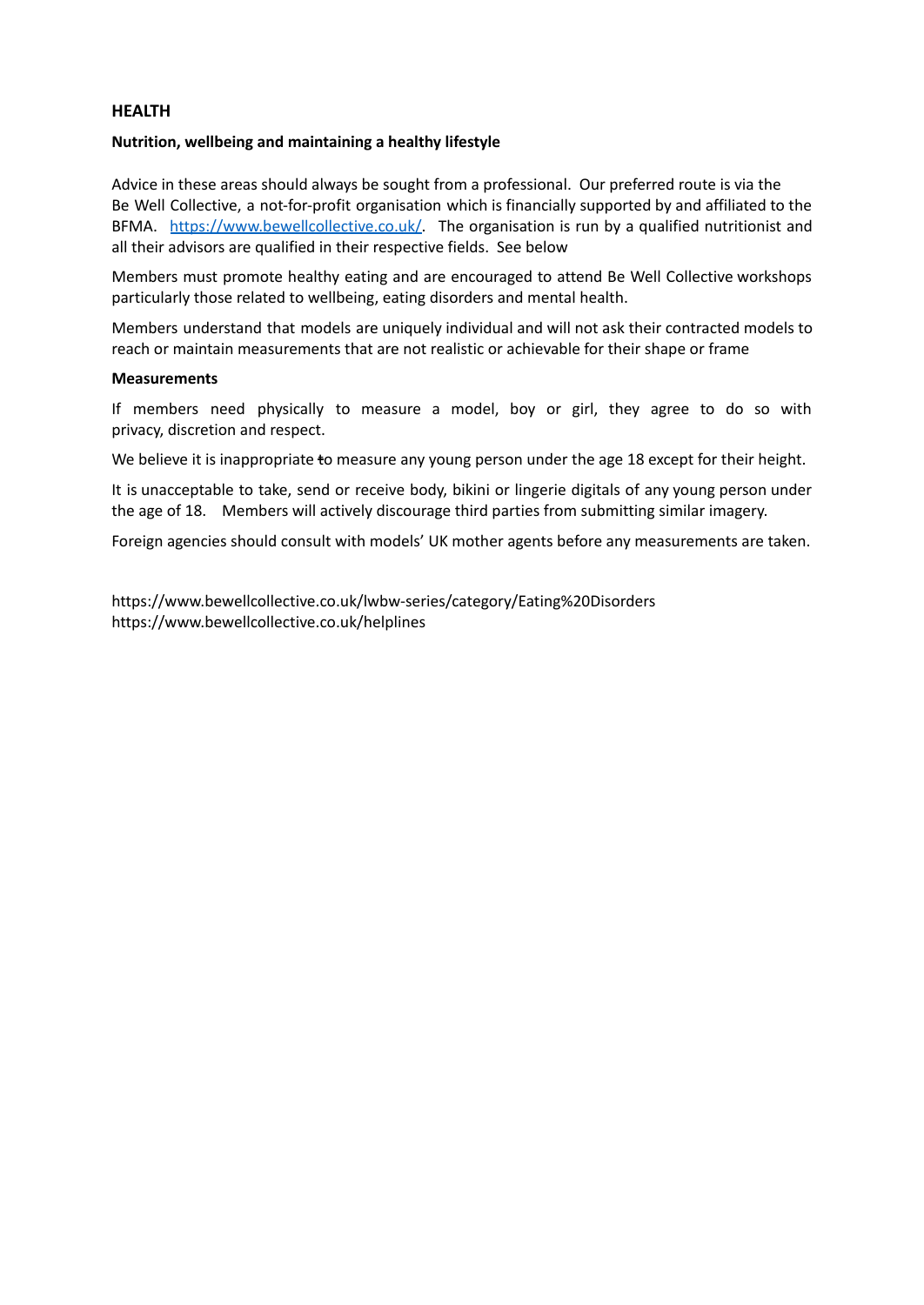# **WEALTH**

## **Model agreements**

Members commit to provide their models with an updated Model Agreement and provide clear guidance on all terms, specifically anything restrictive such as the Term and Termination.

All agreements for any model who is under 18 must be signed by the parent/s or guardian.

On attaining the age of 18, all models should re-sign their model agreements on their own behalf.

# **Finance**

Members commit to provide;

- Clear guidance on their commission structure and breakdown, model statements, recharges (if any) job rates and expenses.
- Complete information for each job confirmed, including full usage, rates and how to reclaim expenses if relevant.
- Copies of contracts, statements, job confirmation forms or invoices if these are requested.
- Clear guidance on how their accounts department will handle and process model payments.
- Guidance on VAT thresholds and registration.
- Clear guidance on how to apply for a certificate of residence to claim tax relief abroad so models do not get taxed twice on foreign income.
- A completely transparent process which is accessible for each model account.
- An understanding of the payment requirements under the Employment Agencies Act i.e. an agency client account from which all model payments are made, and then, within 10 working days of receipt of payment from the client.
- Models should not be required to sign unnecessary non-disclosure agreements with their agent.
- Evidence of a correctly operated client account.
- Best endeavours to collect client' debts in a timely manner.
- A Financial Conduct Authority (FCA) Consumer Credit Licence, where models are advanced money for any reason and where interest is charged. Any level of APR must be advised, transparently, in advance.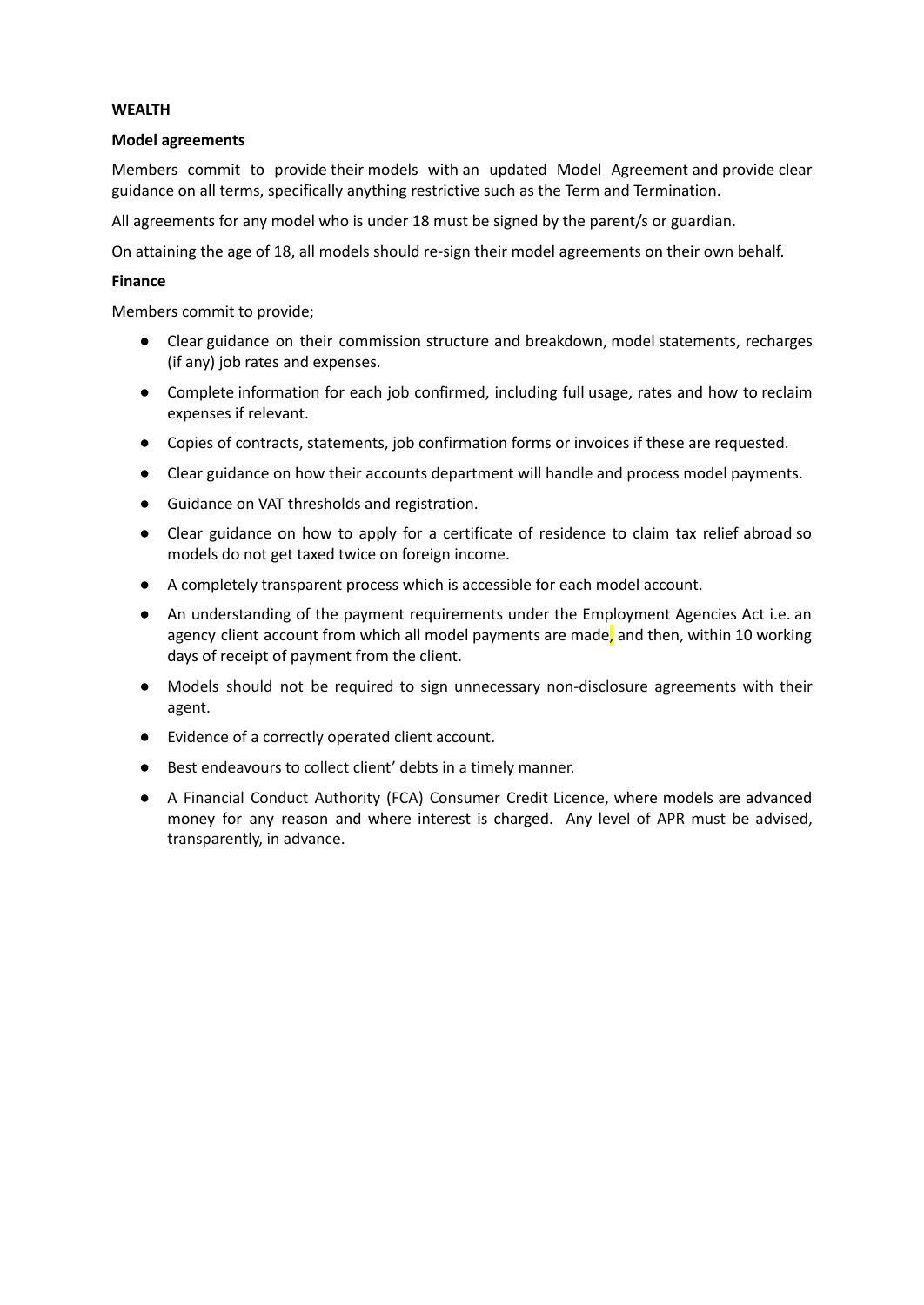## **HAPPINESS**

#### **Harassment, Bullying, Discrimination and Racism**

Members understand and discourage micro-aggressions, whether intentional or unintentional, from clients or within the agency.

Members commit to a **Duty of care**

Members are committed to the following:

- Prioritise the safety and wellbeing of their models at all times.
- Ensure their models have full, comprehensive information regarding any and all aspects of a booking either in the UK or if they are travelling abroad.
- This includes safe transportation to and from set, flights, accommodation, drivers, and visas/work permits/insurance.
- Ensure their models are provided food and drink on set and that they have adequate provision for the length of the booking, which may include a per diem to cover the entire booking, including any travel days. (In the UK or abroad).
- Require that photographers sign a test release/personal statement of good conduct.
- Protect their models from being coerced or forced to shoot or do something with which they are not comfortable.
- Agree and communicate controversial or unusual styling or set ups with their models prior to arrival on set. For example: nudity/sheer/fur/lingerie/working with animals etc.
- Except where the photographer is well known, avoid sending models alone to houses for tests or go-sees. It is recommended that models attend in pairs. Under 18s must be chaperoned.
- Meet all new photographers at the agency or at their studio and conduct due diligence before introducing them to any models.
- Avoid bringing international models under 18 for bookings or on stay and not without a chaperone.
- Ensure all legal requirements for under age modelling are followed.

<https://www.gov.uk/child-employment>

## **Model Accommodation**

Members will conduct due diligence on hosts wherever practical.

## **Model / Agency relationships**

Members will always:

- recognise that Model/Agency relationships must be based on mutual trust and we must take steps to reassure and minimise anxiety by encouraging closer relationships, improved personal communication and regular meetings where models have the opportunity to share any concerns. The reciprocal is expected from models.
- provide a personal induction to help new models feel secure by learning about the agency, its history and its values. If a model is under 18 parents/guardians must also be invited.
- provide regular workshops with new models in a group space so that any questions and/or concerns can be voiced in an open environment and discussed without judgement.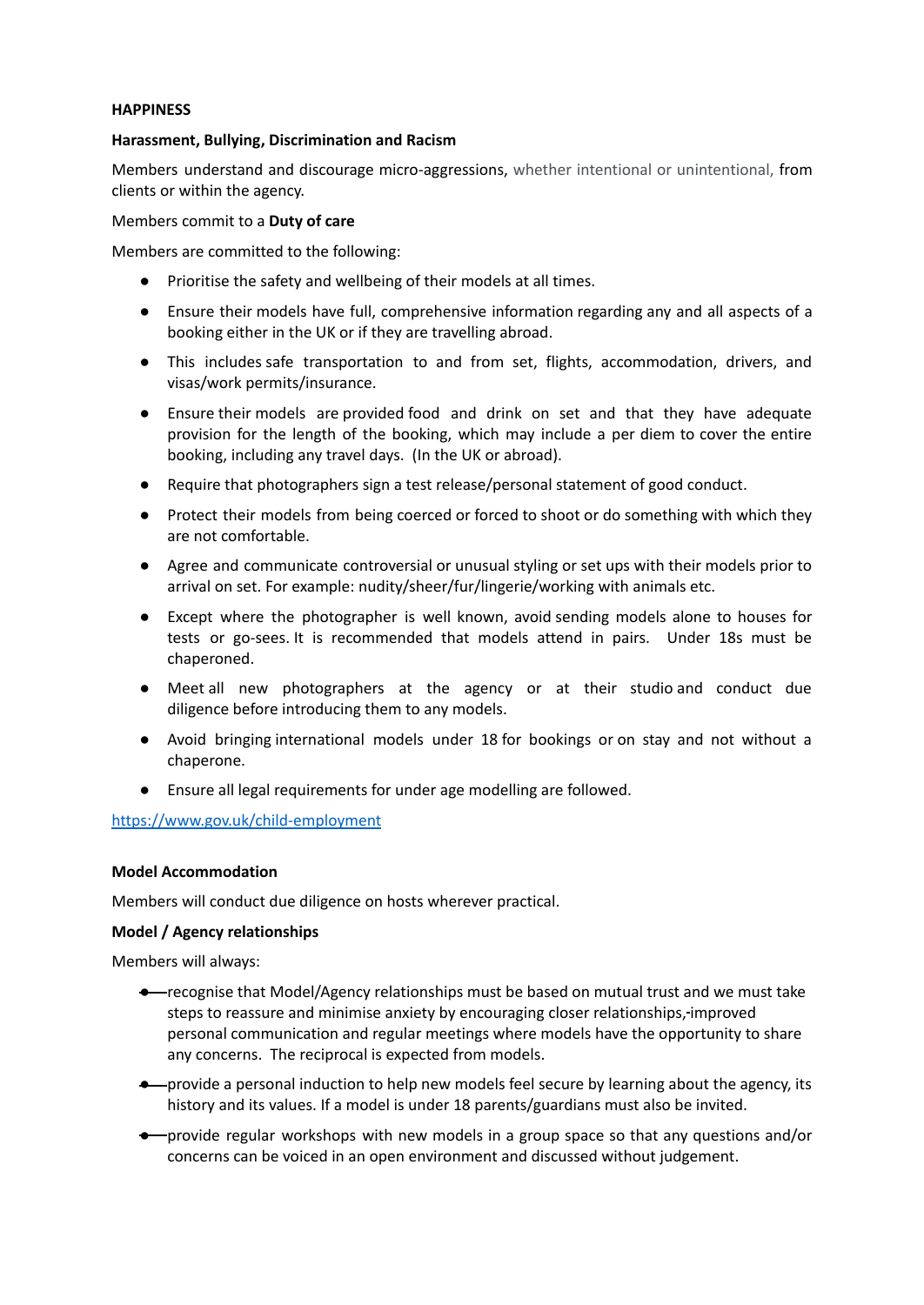- provide a Model Handbook to newly signed models which gives greater depth to the welfare and care process and states how grievances can be dealt with. This explains in clear, simple language the expectations of being a model, and what the model can expect from their Agency. It also explains what the Agency expects from their models and what clients expect from them.
- models under 18 are required to share this information with parents/guardians.
- exercise care and sensitivity when managing career expectations and releasing models from agreements
- ensure, when booking models of colour or those with particular skin or hair types, that all those who are booked on a job (e.g. hair and make-up artists included in the call sheet) are knowledgeable, adept and skilled in working with all grades related hair/skin products. Make sure such models are not made to feel discriminated against nor isolated or belittled
- allow any staff and models to adopt pronouns for communications, documentation, or emails. e.g. she/her/their
- direct contact with any model under 18 can only be done with parental consent.

## **Complaint management**

- Members are encouraged to provide Diversity and Inclusion training for their staff.
- Members are required to ensure all relevant personnel have current DBS certification where any supervised teaching, training or instruction of under 18 models is concerned.
- Members commit to giving their Models a voice and regularly invite them to feedback anything to the Agency which may have affected them, positively or negatively, and which can be given anonymously. The Agency commits to adapting policy or behaviour if it is deemed necessary or useful.
- Agencies must have an internal policy for listening and managing model complaints about clients and any issues when raised at the agency. There is a procedure as how and when complaints are escalated to a relevant body. e.g. the Police or the British Fashion Council.
- Unacceptable behaviours and their consequences must be understood and appropriate processes in place.
- Members will use appropriate language within the agency relating to models, clients and other agencies
- Make sure that models do not fear that their careers are at risk, in any way, or that there will be repercussions, should they make any kind of complaint.

#### **TRAINING**

- The Best Practice Guide will be sent to all clients referred to herein e.g., hair and make-up artists, commercial clients, photographers etc.
- A standard model handbook will be provided by all members.
- Appropriate agency management training will be held with all staff to cover:
	- o The implications of the BFMA Best Practice Guide
	- o The Be Well Guide to wellbeing and eating/mental health disorders
	- o Use of language and key word guide of usage and/or avoidance.